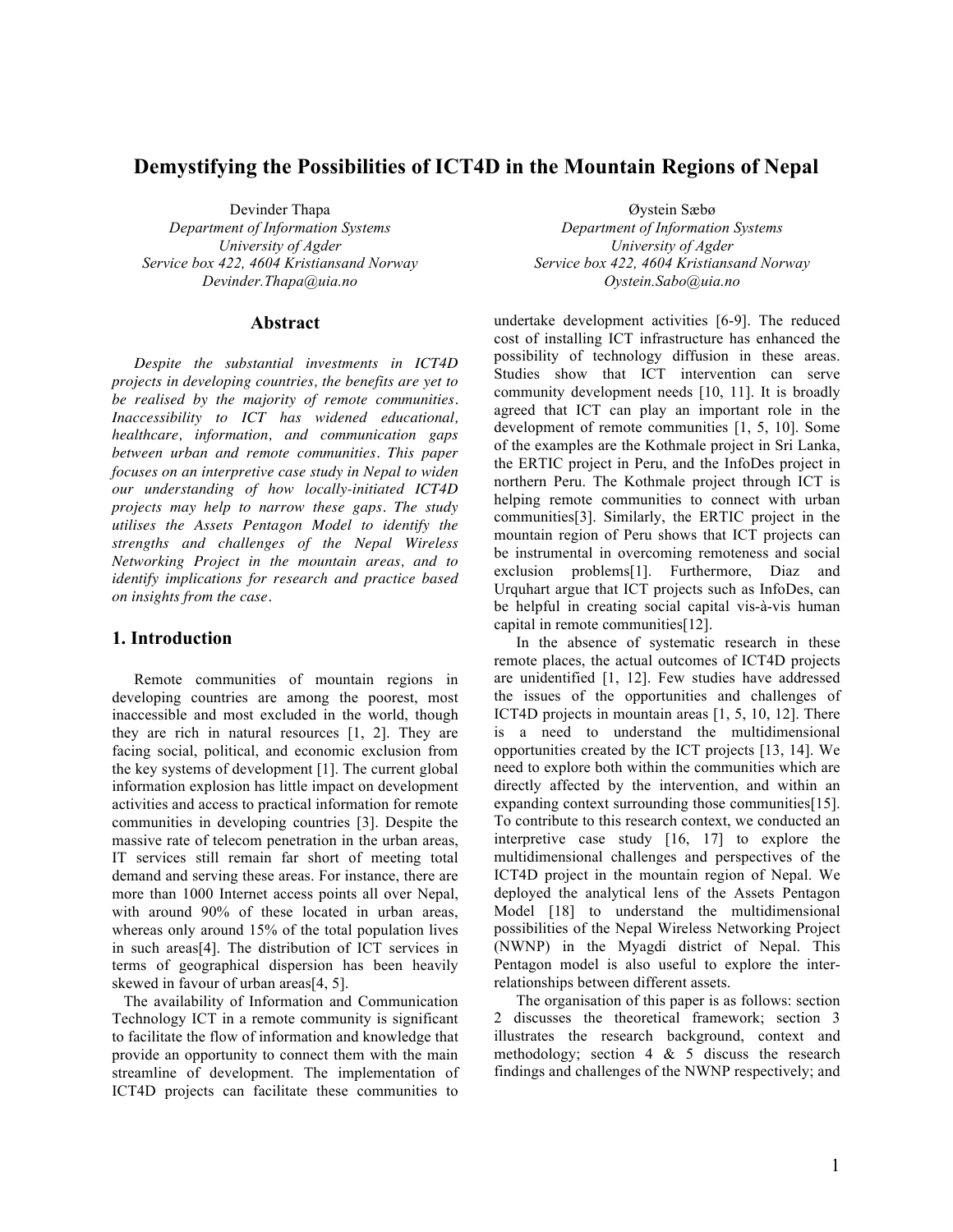section 6 concludes the paper with a discussion and implications.

# **2. Theoretical Framework**

In order to understand the multidimensional potential of the ICT4D project in the Myagdi district of Nepal, we deployed the Assets Pentagon Model<sup>[18]</sup>, 19]. The Assets Pentagon is a core component of the Sustainable Livelihoods Framework [18]. It is composed of five capitals: *financial capital, human capital, physical capital, social capital,* and *political capital* [18, 19]. Research shows that the implementation of ICT4D projects creates multiple opportunities[11, 18, 19]. These opportunities are intertwined and interdependent. Any of the single capital of the Assets Pentagon Model can be a necessary condition for development; however, not a sufficient condition. Therefore, to achieve overall socio-economic development, contribution from the five capitals is a prerequisite. The assets pentagon is also useful to illustrate the inter-relationships between the various assets. Our findings show that political capital, such as government support, political stability, and social inclusion, are core challenges of ICT4D projects. Therefore, we explore the perspective of *political capital* rather than natural capital, in keeping with the argument made by Heeks and Shoba [19].

 **Social capital** is the genre of social resources upon which community people draw in pursuit of their livelihood objectives; mainly conceived as *networks* and relationships based on *trust, reciprocity* and *exchanges*[19, 20]. Social capital influences the other four capitals, for example, by improving the efficiency of economic relations. Social capital can also help increase people's incomes and rates of saving (financial capital). Likewise, by creating bridging social capital, it can facilitate social inclusion, and assist in accessing the collective resources (political capital). It can help community people to maintain shared ICT infrastructure (physical capital). Furthermore, social networks facilitate innovation, the development of knowledge and the sharing of that knowledge. There is, therefore, a close relationship between social and human capital<sup>[18]</sup>.

 **Physical capital** comprises the basic infrastructure and producer goods needed to support livelihoods. Access to information or communication is one essential of physical capital. The opportunity costs associated with poor infrastructure can preclude education, access to health services, and income generation. For example, providing telecom infrastructure can enable the remote communities to access information and communication services; likewise, telemedicine services can provide cheap and time-saving healthcare opportunities. Physical capital can provide the accessibility and shareability choice to create social and human capital.

 **Human capital** represents the skills, knowledge, ability to labour, and good health that together enhance people's capability to pursue different livelihood strategies and achieve their livelihood objectives. For example, improved access to education and training through distance learning programmes, and the potential to transfer digital content to remote locations easily in the form of text, images, video, and radio can help community people in the process of relevant knowledge generation[11]. Human capital is one of the core components of the assets pentagon as it is required to make use of four other capitals[18].

 **Financial capital** denotes the financial resources that community people use to achieve their livelihood; for example, revenue generation through selling agricultural products, eco-Tourism, and remittances using ICT services and at the same time save transaction costs by buying agro products, and getting immediate medical services using the ICT platform. Financial capital is important for the long-term sustainability of ICT4D projects.

 **Political capital** represents the political stability, government support, and pro-poor IT policies for remote community development. Political capital can be formed by including women and marginalised groups in the villages[19]. ICT services such as eGovernment, eCommerce, and telemedicine projects can help to form political capital. The political capital assists the macro-level policies and their effective implementation for development.

# **3. Research Background, Context, and Methodology**

# **3.1. Nepal**

Nepal is a landlocked country situated in South Asia, on the southern slopes of the Himalayan mountain range, between the two giants India and China. The territory comprises three main geographical regions; the Terai (flat river plain of the Ganges, 17%), the central mountain region (64%), and the Himalayan region (19%). Nepal, with its 27 million inhabitants, is divided into five development regions, 14 zones, and 75 districts. Around 4000 village development committees (VDCs) comprise the administrative unit below district. About one third of the total population lives in rural and remote areas. Agriculture and tourism are the key economic sectors of Nepal. About 42% of the population lives below the national poverty line. The literacy rate in Nepal is around 55% in which,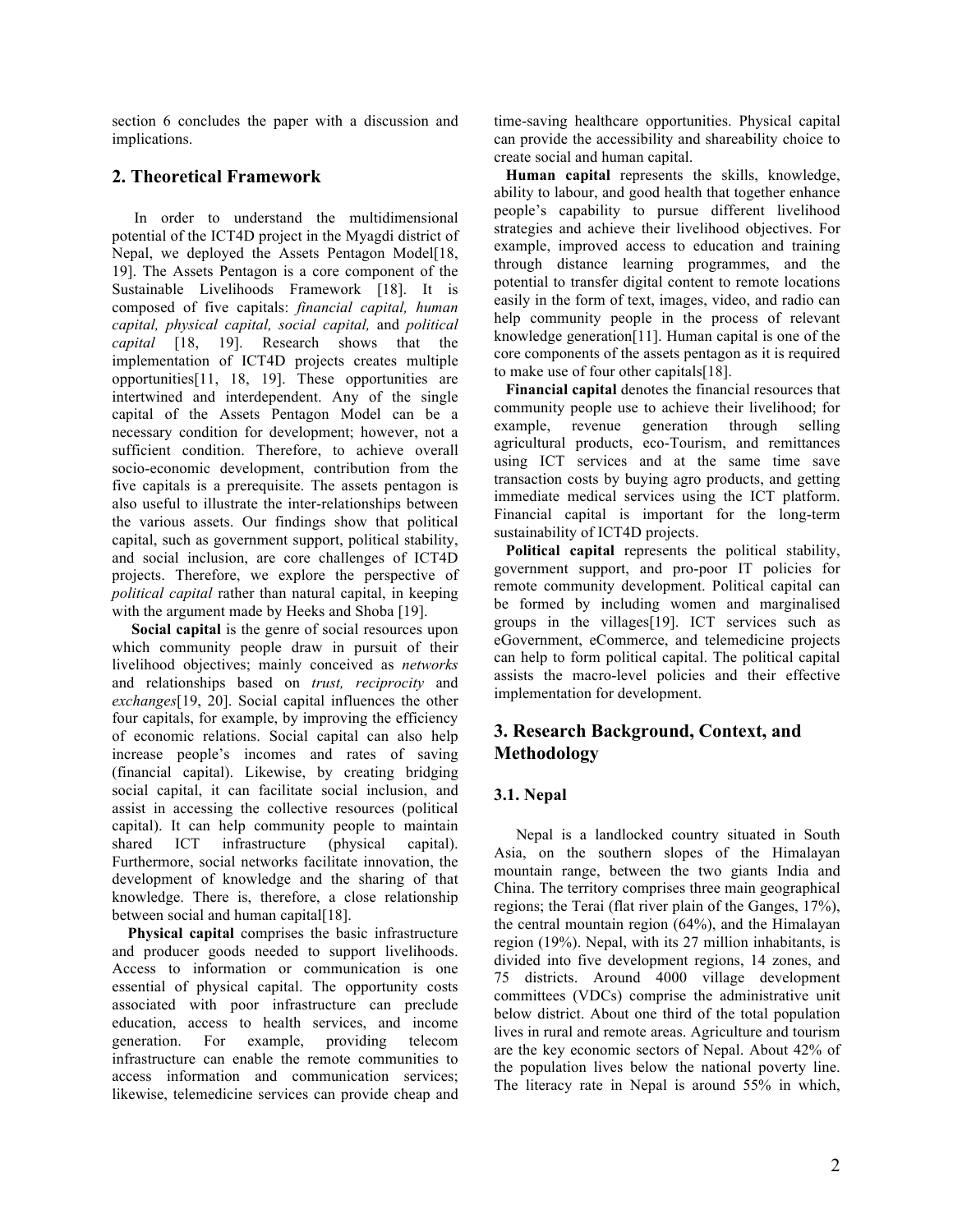Nepali (national language) is 82% and English is approximately 18%. Computer ownership per 100 inhabitants is 2.80, and telephone lines per 100 inhabitants are 3.5 [21].

## **3.2 ICT Profile of Nepal**

Most of the Internet Service Providers' subscribers and users are concentrated in Kathmandu (capital city). Likewise, tele-density data are less than one per hundred in rural areas, while it is around 15 per hundred in urban areas. Around two-thirds of the telephones are in the Kathmandu valley [22].

The Nepal government formulated an IT policy in 2000, which has been renewed in 2010. The policy offers a vision of putting Nepal onto the global IT map within the next five years<sup>[4]</sup>. The Nepal government has installed around 300 telecentres all over Nepal as part of the ICT4D projects. However, they are mostly concentrated in the city areas and district headquarters. They are more focused in the eastern and southern parts of Nepal where the density of the population is much higher in comparison to the population density of the north-western part of the country. Most of the remote communities have no internet, email, or IP telephony services. Some remote communities are using internet services; however, they are operated by community initiatives using local VSAT technologies. Even remote places just outside of capital cities are not connected through internet services[23].

## **3.3. Nepal Wireless Networking Project**

The NWNP was initiated in 1997 by educationist and social activist Mahabir Pun. Since 2003, this project has been in full-fledged operation. It is situated in the Myagdi district of Nepal. Despite difficult circumstances, such as lack of government support, lack of funding, lack of technical knowledge, and an unstable political system (Nepal was in fact involved in a civil war between the government and the Maoists when the project started), the project succeeded in providing internet service with minimal wireless technology (meant for private networks), home-made antennas, and relay stations, that had to be hidden in trees at an altitude of 2,700 meters.

The project was initiated to reduce migration from remote areas to urban areas and abroad. After several years working as a social worker in the Myagdi district, Pun identified two major reasons for the migration. First, the health care system is really poor (or non-existent); uneducated "village ladies" are responsible for providing health services in the villages, and there might be several days of walking to

get to the nearest doctor. Second, there is no education offered in the mountain areas, and a lack of work for well-educated candidates. Due to lack of decent roads in the mountain areas, lack of trained personnel (such as doctors and nurses) in Nepal, and low status and salaries in the villages, Pun argues that you cannot bring teachers and doctors to villages. Thus, the only opportunity from his point of view is to empower the villages by introducing communication opportunities, to "get service to the people, not people to the services".

The NWNP is working with Open Learning Exchange (OLE) Nepal, an NGO based in the US and Kathmandu, as a partner to develop educational contents for the school children. The contents are based on the government curriculum from grade one through ten. In addition, the NWNP is in the testing phase of using the network for online-based learning. The objective is to provide further education for youngsters living in the villages.

To address the challenges of bringing specialist doctors into the mountain villages, the NWNP has initiated telemedicine services in some villages of the Myagdi district. Every morning, the village ladies (being responsible for health care services in the villages) consult doctors from main hospitals using videoconferencing services, to discuss patients, common diseases or to learn from doctors and village ladies from other communities.

Studies show that for the sustainability of any ICT4D project, income generation activities are important [1, 24]. To generate employment opportunities, the NWNP is working on developing an eCommerce platform in collaboration with Gandaki Software Engineering College, Pokhara. In addition, it is planning to start a remittance service in the remote area because most of the family members from remote communities go to work abroad. Moreover, virtual ATM machine services are being piloted in Ghore Pani (a famous trekking route for tourist), which will be further distributed to other tourist areas.

Pun received the Magsaysay Award in 2007 for implementing this wireless project in the mountain region of Nepal. Currently, the NWNP has built networks in 42 villages of Myagdi and other districts, and has been partially provided financial support by the World Bank and Nepal Telecommunication Authority. The NWNP's vision is to provide all remote villages of Nepal with Internet services to help to contribute to socio-economic development.

#### **3.4. Research Site**

 The chosen location for this research was the Nangi and Tikot villages in the Myagdi district, located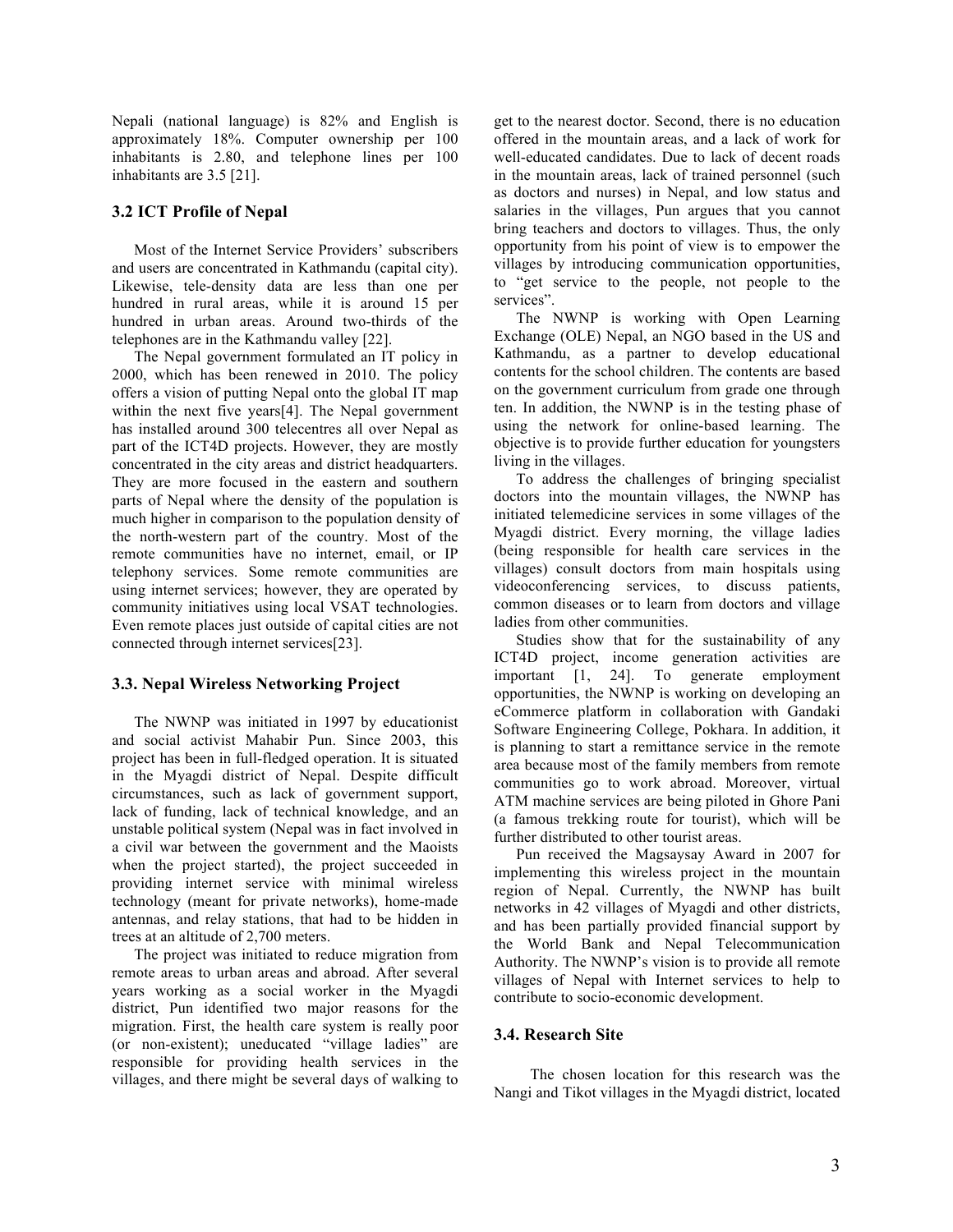in western Nepal on the southern flank of the Annapurna and Dhaulagiri ranges of the Himalayas. The total population of these villages is around 2,000 people and the elevation is over 2,000 meters. People have to go to urban areas to procure employment, education, and healthcare services. Tikot is not accessible by road. From Nangi, it takes about four hours by jeep or one day walking to the nearest town of Beni. From Beni, there is another seven-hour bus ride to reach the capital city where there are hospitals and universities. These villages are inhabited predominantly by Magar ethnic communities including other minority castes and social groups [25], and the community people in these villages still practice shamanistic rituals. They are respected as traditional doctors and healers. Most of the villagers are farmers who grow mainly potatoes and other agricultural products. One common employment opportunity is to join the military service in India or the UK because the army service does not require a high level of education. Furthermore, youngsters go abroad to work in, for example, the construction business in neighbouring countries. Thus, the main source of revenue is remittance from family members working outside the villages. Sometimes they also sell agricultural produce such as milk products and potatoes.

#### **3.5. Data Collection**

 The explorative nature of this research consider that "Research is a continuous process of data collection, followed by analysis and memo writing leading to questions that leads to more data collection"[26]. The research data was collected through interviews, focus group, workshop, note taking, observations, web information, and still and video pictures. Secondary sources of data, such as various reports, were also included. To obtain the primary data, a sample of 40 community people was interviewed from two villages. We interviewed ICT service users, such as teachers (aged 30-40, males), social activists (aged 30-60, males, and females), health workers (aged 30-40, women), students (Standard 11-12, aged 16-18, girls and boys), and non-users, such as drivers, SME workers, retired army personnel, and farmers.

 A semi-structured guide was used for the individual interviews, each of which lasted from 15 to 55 minutes and was tape-recorded. Individual interviews helped this study to understand the individual perspective of ICT4D prospects and challenges, at the same time, to understand the collective views, we conducted focus group interviews with teachers, activists, and experts, such as Director of Nepal Telecommunication Authority, Joint Secretary of High Level Commission of Information Technology, and Directors of Borderland Travels and tours, ENRD, OLE Nepal, and Thamel.com. The observation of ICT usage was conducted in schools, telecentres, and village telemedicine clinics. The objective of observation was to understand the pattern of usage and the technical performance of ICT devices, such as wireless services and telemedicine equipments. Pictures and videos were used to portray the socio-cultural context. In addition, supplementary data were obtained from different relevant Internet sites, informal discussions, email exchanges, social networking sites, different websites of ICT4D projects, and a ICT4D workshop in Kathmandu.

 The ICT4D workshop attracted around 30 participants, composed by researchers, practitioners, experts, medical doctors, government officials, telecom director, teachers, students, and members of the Nepal Wireless Networking Project. The idea of the workshop was to collect more data and understand the ICT4D possibilities and challenges through the experiences shared by different stakeholders in general, and to synthesize and triangulate our findings from the two villages.

## **3.6. Data Analysis**

We analysed the data collected through interviews, observations, note taking, and workshops. All the interviews were transcribed, summarised, coded and categorised [27] using the nVivo tool with respect to the multidimensional prospects and challenges of the ICT4D project in mountain areas. The analysis started with open coding and categorizing the data. All the coding done by two authors were verified, invalidated and synthesized. Thereafter, based on the relevance of the concepts we created the sub-categories keeping Asset Pentagon as a guiding framework. Furthermore, two core-categorise opportunities and challenges added. The categorization process was based on the iterative process of moving around data, concept, and categories as Klein and Myers suggested[28] in their principle of evaluating interpretive field study.

Finally, we made connection between data and subcategories, vis-à-vis sub-categories and corecategories. Regular discussions with other researchers and practitioners were attempted throughout the project to check the reliability and validity of interviews and interpretation. Different background of researchers as one of the researchers was from a remote community of Nepal, their knowledge and experience as an insider and outsider helped with understanding the reality of the research context based on critical perspectives.

# **4. Research Findings**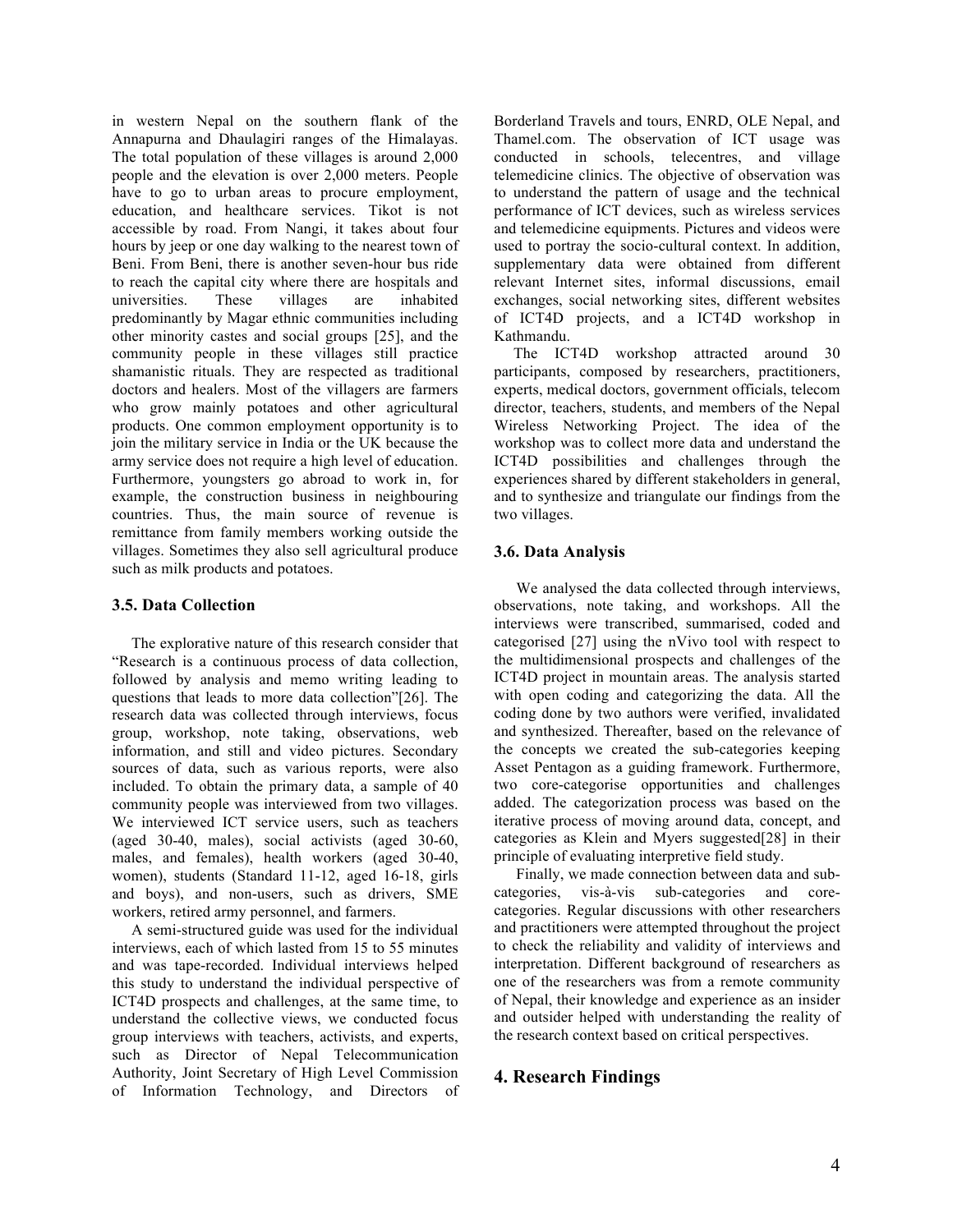Both the Nangi and Tikot villages have started to use computers actively in schools, and to provide Internet access to other citizens in the afternoons. Further, they are using telemedicine services, and have initiated some income-generating projects utilising the potential brought to them by being connected. We will use the Assets Pentagon Model to further illustrate the potentials of the NWNP in the Nangi and Tikot villages.

# **4.1. Social Capital**

The notion of social capital is to extend the network and relationships based on trust, reciprocity, and exchanges[20, 29]. The NWNP has provided an opportunity to extend their social network. At present, villagers are using the internet for communication purposes. People from the villages who are working abroad are using e-mails to communicate with their families who remain in the villages. Students and teachers are offered web mail accounts through the project, while others are using free web mail accounts such as Yahoo and Gmail. There is a bulletin board for local news, local advertisements, announcements, and urgent messages. While interviewing a school principal, he said:

*It [NWNP] has increased the dimension of communication. For non-students, the communication patterns have been somewhat changed, for example, by providing faster communication opportunities. But in the case of students it has been drastically changed. They are using social networking services to make a lot of friends. Likewise, we have a lot of volunteers from other countries with different nationalities and cultures. We can have cultural exchanges, building friendships with them. The dimension of communication has been altered.* 

Teachers and students are getting access to some educational materials that the NWNP has put on the intranet. Students from high schools are using the network to write e-mails to each other and to their penpals abroad. In the past, the students used to send letters to their pe n-pals through "snail mail" which used to take months. Now they can communicate in real time no matter where they are located. A village activist explained:

*Regarding the social impact, we are not in a position to say that it has a solid role in development; however, the perspective of the village people regarding the computer and its usage is changing. They are at least using email and chat for sending and receiving message to/from their relatives in foreign countries.* 

The community people of Nangi are running a cross-breeding project between Yak and Cow. It is situated at the higher altitude of 3,200m from the Nangi village. Due to the internet connection, the management committee of the projects can communicate with each other through NetMeeting in order to make appropriate decisions for the projects.

The health workers from the Nangi and Tikot villages argue that telemedicine assists in the development of trust among village people due to the virtual presence of doctors. A doctor associated with this project said:

*Particularly in the villages, people are afraid of diseases. When they see a doctor in front of the camera prescribing them medicines, they feel confident, they feel psychologically confident.*

## **4.2. Physical Capital**

The NWNP has facilitated the development of physical capital in these villages, such as Wi-Fi stations, telemedicine centres, and telecentres. Many people living in these villages, including all school children, are able to use computers and, to some extent, utilise online opportunities. Such competence is currently rare in most remote communities in Nepal. One of the teachers expressed his feelings on the matter:

*There are a lot of benefits to using computers in this village. There are many places in which children have not seen computers, but in this remote village, children are able to use and feel the new technologies. They are able to read updated news, and some are busy playing games. To enjoy playing games on computer is also a breakthrough achievement for them.*

Besides providing communication facilities, the NWNP has set up a telemedicine centre in these villages. Local health workers are communicating with medical doctors in Pokhara or Kathmandu for medical assistance. The village health workers facilitate communication between the doctor and the patient and provide the medicine prescribed by the doctor. A health worker in the Nangi telemedicine centre said that:

*Here we have a small clinic where two sisters are working. If they face any difficulties or emergencies, then they connect directly to Kathmandu or four to five other main hospitals and consult with the doctors there.*

The team leader of the NWNP project explained about the telemedicine project that:

 *It is difficult to get specialist doctors to go to remote areas. Thus, we are using telemedicine to get access to hospital doctors for remote places. The people who have not seen doctors can see the doctors*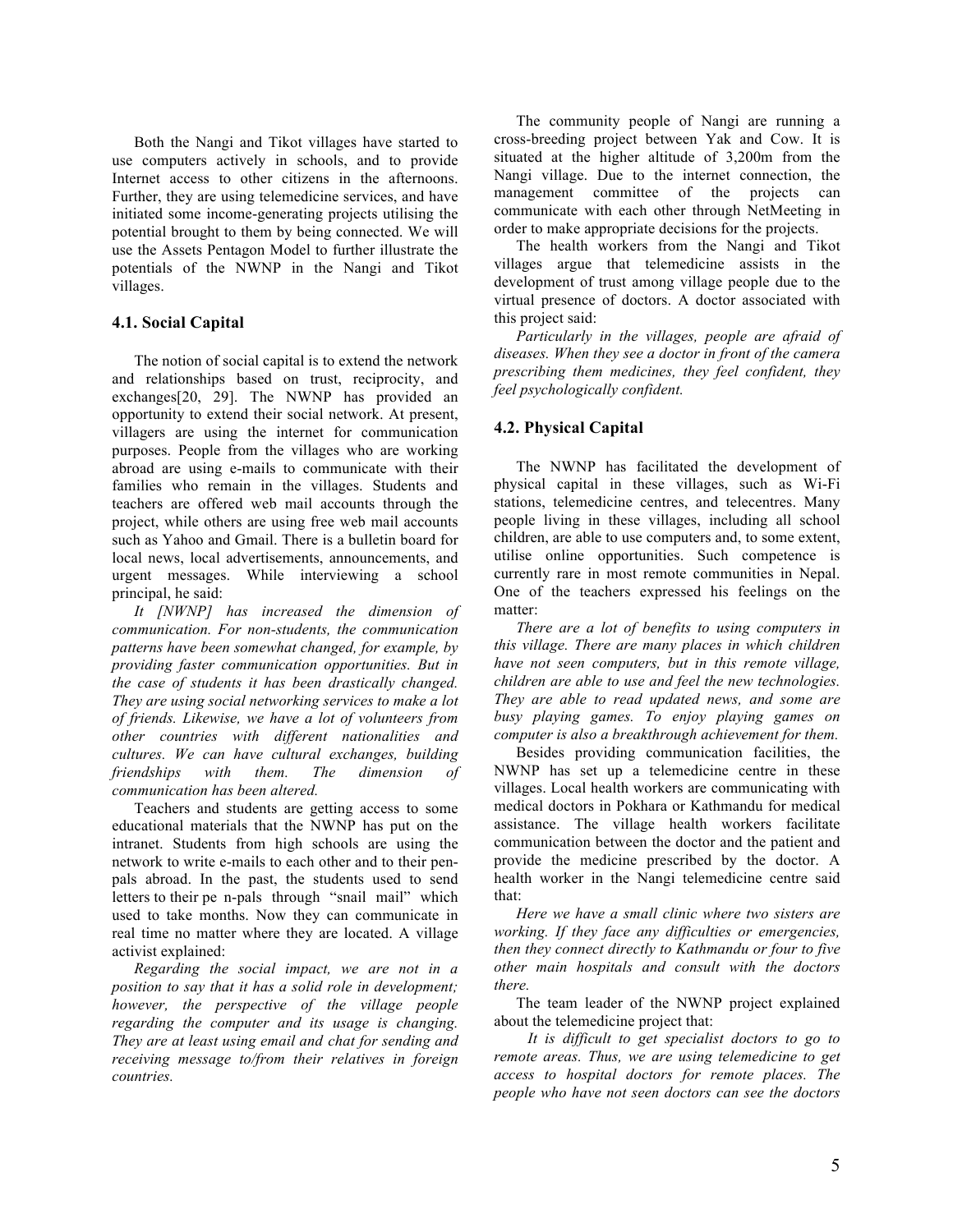*through this technology. These are the main focuses of our project. Whenever we are connecting villages, we are connecting schools and health post stations.*

#### **4.3. Human Capital**

The NWNP helps school children to utilise online educational resources, as stated by one student:

 *It helps us in our study. For example, to understand the history the course book is not enough. Now we may download additional information to know more. It's helping me to receive external information related to my studies.* 

School children and teachers are more motivated to study and learn. One of the teachers expressed his excitement as follows:

 *It was clearly exciting to get this new technology. Therefore, when the computer arrived in the village, we used to learn computer until midnight. Gradually, the interest to work on the computers was cultivated.*

Young people from the village are procuring employment in the project, enhancing their knowledge and skill through the use of ICT. One technician said:

*Mahabir Sir taught us at the beginning, [lessons] such as checking radios, operating computers. Later on, I learned through my own experience.*

The project facilitated a network between remote and urban hospitals and schools. Local manpower is generated by developing competence for IT teachers, clinic health workers, and network technicians.

#### **4.4. Financial Capital**

Some income-generating activities are being initiated but are still in the piloting phase. Examples include the Haat Bazaar initiative and remittance services. On the Haat Baazar websites, villagers may advertise their local products for sale, such as cows, buffaloes, goats, chickens, and cheese. The team leader of the NWNP project explained:

*They can use it (*Haat Baazar) *for advertisements in the village. Thanks to the Internet, we can promote local products such as Doko, Namlo, Nepali spices, mushrooms, and cattles. If anyone wants to sell their products, they may use services like Haat Bazzar on the net. They contact the Internet operator who will put the information online for other people to see and buy that product.* 

Remittance services, which are in the testing phase, may become important in the future:

*…Remittance services are going to be started soon in this village. By using this service, family and friends in foreign countries and the big cities may transfer money easily, which is clearly beneficial for the community.*

By offering cheap communication opportunities, the NWNP facilitates reduced transaction costs. One of the village farmers said:

*When there was no internet here, communication was very difficult because we used to go to Beni or Pokhara just to make a phone call. Furthermore, we had to wait for months, not days, to receive our letters from the central offices in Kathmandu. It took many days to send letters abroad. Now communication is very easy and convenient since village people are using the Internet for communication. People here chat and send e-mails to relatives in foreign countries on a daily basis, instead of sending letters. They do chatting [online] instead of telephone calls.*

The NWNP is planning to develop e-commerce services related to eco-tourism, and to provide ATM virtual machines. The team leader of the project said:

*To make this technology sustainable, we need to introduce eCommerce, so that we can get some economic sustainability.*

#### **4.5. Political Capital**

One of the notions of political capital is inclusion of marginalised people so that they can access key resources and services. The Myagdi district is found in a very remote area of Nepal. Most of the villagers are still socially, politically, and economically excluded from mainstream development in the cities. The NWNP has provided an opportunity to access information and communication services without any discrimination. One of the interviewees from Tikot village stated the following:

*Nangi and this village are pretty similar. There are Magars, Damais, and Kamis (marginalised groups). And, Bahuns* (a so-called benefitted group) *came from other districts. However, there is no discrimination among these castes. They are using computers equally.*

A teacher replied with the following, commenting on technology and the inclusiveness of marginalised groups:

*This technology is not meant for just a particular caste. I hope it [ICT] will definitely solve this problem*  (the differences between various castes) *because it is not meant for any particular caste.*

Another element of political capital is empowerment of women. The NWNP provides an opportunity to empower local women and encourage them to participate in the development process. For example, in the telemedicine centre of the Nangi and Tikot villages, local women are given preference with respect to receiving training.

The NWNP has drafted a future plan to introduce eGovernment services in these areas. It will assist in providing government information and services in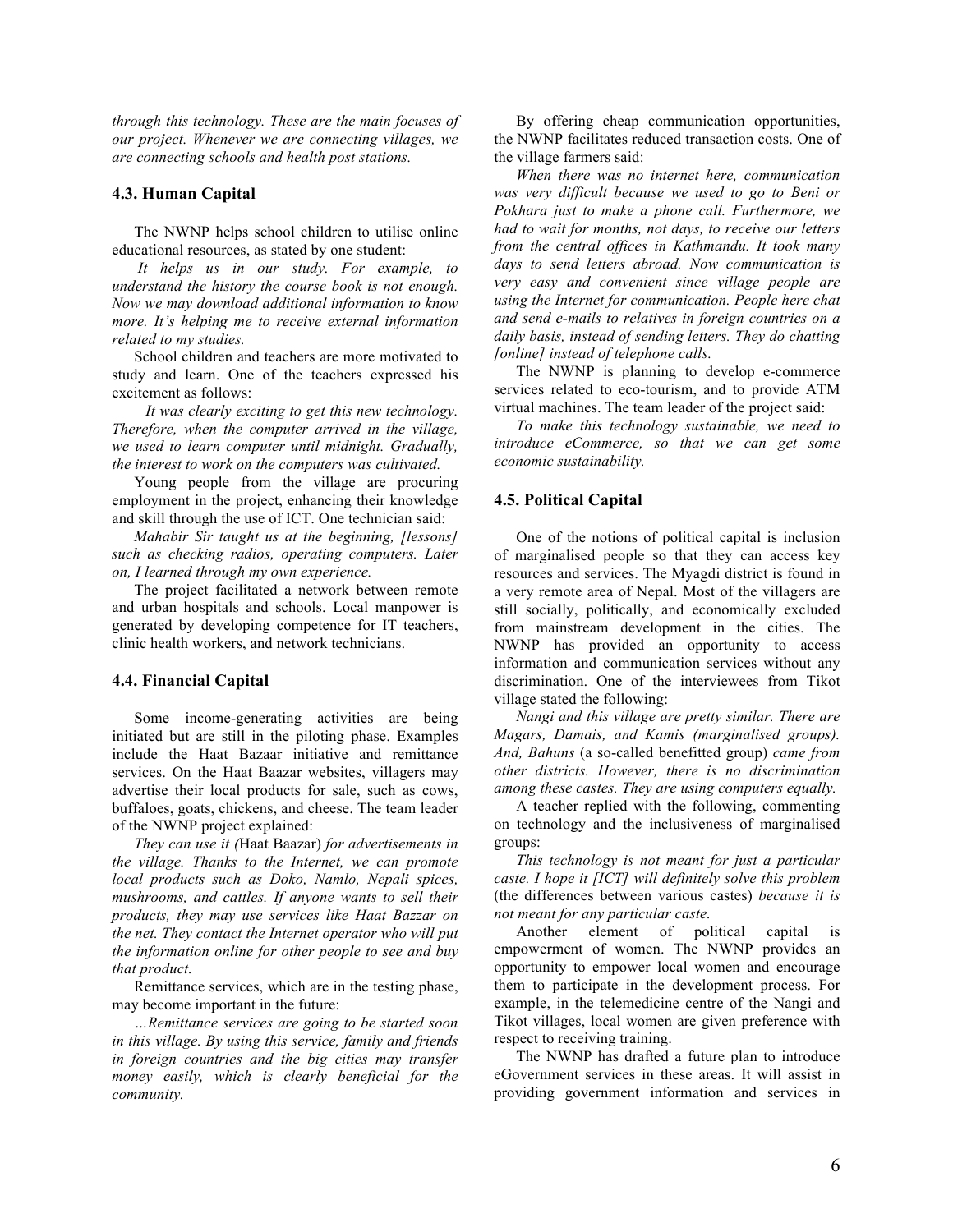remote places via the Internet. The team leader of this project has lobbied the government to put the remote communities on the priority list of IT policy in 2010.

# **5. Challenges**

There are still a number of challenges that need to be addressed in order to realise the benefits of ICT4D projects in remote places. The director of Nepal Telecom Authority articulated the main challenges as follows:

*Rural means no affordability, lower literacy rate, everything is below average, and poverty incidence is high. Moreover, the supporting infrastructure, such as electricity, road network, and other supporting infrastructure, is not yet developed in the rural areas.*

The Assets Pentagon Model is also useful to identify challenges and obstacles for the NWNP in the Nangi and Tikot villages.

# **5.1. Social Capital**

A main challenge is the literacy rate, which restricts participation, especially of the elderly. A majority of the villagers are using ICT services for communicating with their relatives and friends. It may be helpful to maintain the bonding social capital[30]; however, for the creation of macro level socio-economic development, they need to extend their social network[20]. As mentioned in section 3.2, only 18% of the educated population is English literate. The majority of the people in the Nangi and Tikot villages are lacking with respect to English-oriented ICT services. As previously mentioned, the NWNP has initiated several projects focusing on developing online context based on the Nepalese language.

The participation of the community people is also important for creating social capital. The participation of farmers (the majority of people living in these villages) is still a challenge due to their lack of education, illiteracy rate, and lack of time to participate in training to increase their ICT competence. The VDC chairman of Nangi village, who learned to use computers and the Internet, explains:

*In this village, around 50% are retired personnel from the UK's or India's armies. I told them this is an Internet age; we used to send letters using the post office but now, because of the Internet and telecommunication, we can send information to different places easily. Therefore, I asked village elders to come and take computer education, but still, they are not able to understand it.*

# **5.2. Physical Capital**

Shortages of power combined with poor infrastructure are still major obstacles for the NWNP. For example, the lack of sophisticated devices has hampered the quality of telemedicine services in the Nangi and Tikot villages. Similarly, the team leader of the NWNP told us that better Internet bandwidth is needed to further generate local content and promote it to outside markets:

*The only constraint to making Voice over IP telephone calls to the villages from abroad using the extension number is that they don't have enough Internet bandwidth from the ISP. People are using Skype and Yahoo Voice Chat in the morning or evening when acceptable Internet bandwidth is available.*

The poor physical capital in these villages hindered health workers in the use of their capability in the telemedicine project, as expressed by one of the local health workers:

*When I went to Kathmandu Model Hospital last time for training, I could use a lot of lab facilities, which are not yet available here. Thus, I'm not able to make full use of my new competence [here].* 

There is shortage of power in most parts of Nepal in which people face twelve-hour power cuts even in Kathmandu city. In most parts of the country, the power supply is very unreliable. Moreover, due to the mountainous terrain, the NWNP had to locate critical parts of its equipment, for instance, all its relay stations, up in the mountains. Consequently, the NWNP is highly dependent on solar power systems. Solar power is still very expensive (typically amounting to half of overall expenses) and does not function satisfactorily in the rainy seasons.

#### **5.3. Human Capital**

A main challenge is the lack of skilled manpower to maintain and further develop the NWNP. For example, in Nangi, there are trained technicians who can solve really basic technical problems. However, most of the technicians are not certified engineers; they are local young people who learned through experience. One technician in Nangi village described this situation:

*We are not using the computers for complex tasks; therefore, we don't have problems. But we will face difficulties if we start using them for more complex tasks.* 

In Tikot, there is tremendous dependence on one technician. One of the teaching staff of the Tikot School said:

*If the computers become out of order, there is no one to give support. We have just one technician and he is not perfect. He works according to the*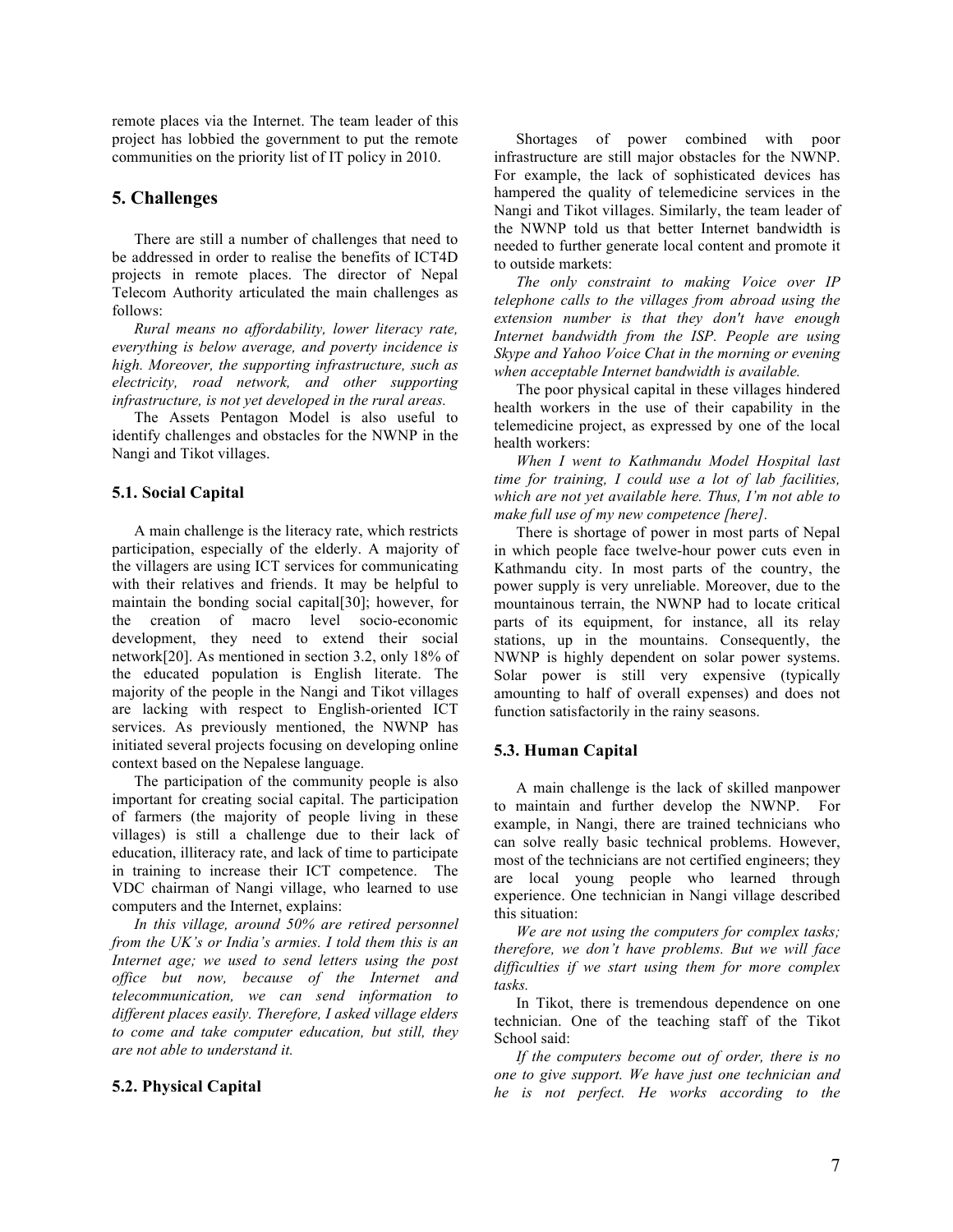*instructions given by Mahabir Pun* (the initiator of the NWNP) *by phone. Otherwise, if the problem gets bigger, then Mahabir needs to come.*

Although the NWNP has the support of community members, they are very much dependent on Mahabir Pun, team leader for funding, planning, development, maintenance and action. An involved citizen in Nangi said:

*Mahabir has done this entire thing. He is the one who brought the computer and Internet to this village. All the credit goes to him. As long as Mahabir is with us, there is no fear. However, in his absence we are a little doubtful.*

One of members of the teaching staff in Tikot village expressed his worries as follows:

*It was not possible without him; still, I didn't find any other person who came here to work like Mahabir. For example, there are many people who came from foreign countries to observe the project, but there was no one who said "I will work with Mahabir". Therefore, as long as Mahabir is here, it will function properly; however, in his absence, we need another person like him for the sustainability of this project. Without his presence, this project will not function properly. I am bit worried about it.*

#### **5.4. Financial Capital**

The NWNP has started different small-scale industries for income generation. So far, most of the income-generating projects are in the testing phase. Sustainable business models should be developed for further extension of the project in order to realise macro level socio-economic benefits. According to the director of the Nepal Telecommunication Authority, private sectors are not interested in remote places because they find no business opportunities there:

*The major challenge for the private sector is the lack of a business model in remote places. In the liberal economic system, a business model is very important; we are not able to design the correct sustainable business model.*

The lack of financial capital makes it difficult for the NWNP to develop sophisticated devices. Financial capital is required to further develop the network into new villages in other regions. Upgrades and purchases of new devices are difficult due to poor economic conditions. The headmaster of the Tikot school discussed his experience:

*There is a lot of development every day. There might be a time when our old computers will not work properly… Therefore, we need to look for funding to buy new equipment, otherwise we will have a problem.*

#### **5.5. Political Capital**

The NWNP is facing political instability and lack of government support. Ten years of Maoist insurgency, the massacre of the king's family, and the contemporary fragile government are some of the reasons for the unstable political situation. Although the government has embraced liberal policies since 1997, it has drafted IT policies which are still not being implemented in practice. Despite the allocation of an enormous amount of money to the Rural Telecom Development Fund (RTDF), the funds have not been distributed and utilised due to political instability and delayed bureaucratic processes.

Decades of political instability in Nepal have hampered overall socio-economic growth. The head teacher of the Tikot Middle School gave one example of the practical difficulties due to the tense political situation:

*We sent our computer teacher to Kathmandu for one month of training in hardware. Due to the Nepal Banda [strike] and other political movements, he got just 15 days of training instead of one month.*

Similarly, there is a lack of government support for these kinds of community-based ICT4D projects. A villager from Tikot expressed that:

*The District Education Office is not helping us directly, but the education ministry provides around 40-50000 rupies to fund Internet provision to the schools. They sometimes offer us a programme to provide an equal amount of money from the community and from the District Education Office… but that small amount is not enough to contribute to the big change.*

# **6. Discussion**

As mentioned in Section 1, remote communities in the mountain regions of developing countries are deprived of socio-economic and political advantages [1, 5, 10]. In this study, we have described the Nepal Wireless Networking Project and explored how this project may help to overcome these shortages. There is a great deal of optimism, exemplified by one villager from Tikot who stated that:

*The Internet cannot help us with plowing, sowing, and harvesting. But by using the Internet, we can engage in a lot of other educational and financial development, I believe.*

We argue that the NWNP provides a promising opportunity to create social, human, physical, financial, and political capital. People may access data resources and they are offered training to improve their competence. Social networking may also be facilitated. Now they no longer have to travel long hours to make a phone call to their relatives. Due to the NWNP, people living in the villages have better access to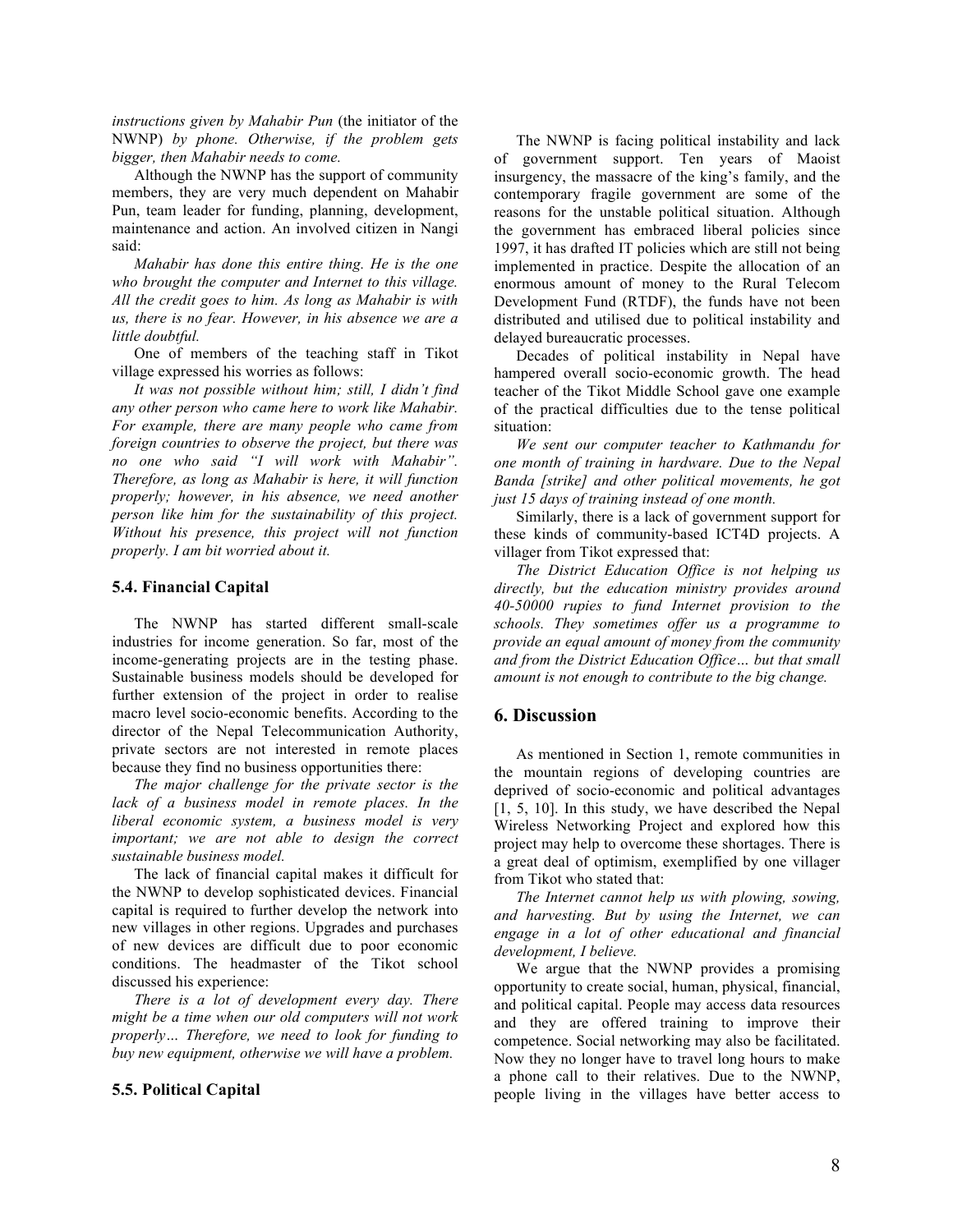medical competence. Transaction costs are reduced and there are some promising opportunities to empower marginalised groups, especially women, through training programmes.

 The NWNP has provided several opportunities to the Nangi and Tikot communities. However, in order to realise the macro level socio-economic impact, the community people should not only be able to access and assess the information; they should also be able to convert it into relevant knowledge, and to make decisions. At the same time, they should be able to generate local content that can be used for revenue generation activities[19].

In the content development and revenue generation programme, this project is still in its infancy. They need to work on local content generation. Although they started local bulletin and eCommerce services, this information is still not exported to the outside community. Access to local data and information by external market is important in order to generate revenue and long-term sustainability [1].

The findings from our NWNP case allow us to identify some implications for practice.

First, there is a need to really understand the context to be able to achieve results by introducing ICT in remote areas of the developing world. Several researchers have identified the lack of contextual understanding as a major explanation for why ICT4D projects have not succeeded (see [14] for a discussion of such issues). Our contribution here is to identify the importance of contextual understanding in a so-far successful ICT4D project in a remote area. The NWNP was initiated without external funding, with only some rare international contacts (a few international students volunteered in the initial phase) and with some clear, community-based objectives on what to achieve, which were clearly not technology-oriented. The objective was (and is) to avoid migration from remote areas by developing health care services, improving education, and developing business opportunities. Everyone interviewed shared exactly the same vision and objectives.

Second, it is important to focus on localised content and develop content providers. The NWNP has initiated collaboration with several content providers in Kathmandu to develop online materials for schools, telemedicine systems, and e-commerce opportunities. It is also of critical importance to develop online content based on the Nepalese language. Mahabir Pun argues that no technology should be distributed before there is a joint understanding of the needs and opportunities, and before there is some content available with which to start up.

Third, the NWNP case study illustrated the critical importance of a champion. Mahabir Pun initiated the project from his uncle's house. The project was illegal, and had to be localised in mountain areas dominated by the Maoists. Pun's importance cannot be overestimated, and based on what he has done with the NWNP, he is currently well-respected at all levels in Nepalese society, which gives him access to all offices, including ministry offices in Kathmandu city. Thus, his network is of critical importance. The importance of one man is a double-edged sword. The project would not exist without him, but the project will also fail if he can no longer manage it. Therefore, the project may face the challenge of being developed from an initial phase in which the champion is of critical importance, to a more mature phase in which it is less dependent on one (or very few) contributor(s).

### **6.1 Implications for future research**

Based on the NWNP case study, we will suggest some implications for future research.

First, the asset pentagon model introduces a holistic view on the Nepal Wireless Networking Project. More research is needed to increase our knowledge of the inter-relationship between the various assets, but our work represents an attempt to start with a holistic view of the implications of introducing ICT4D projects. The holistic view is even more important as long as the project is initiated to overcome social, and not technical, challenges in the Myagdi district.

Second, more research should be done to understand how the contextual characteristics influence the technical design of the NWNP as well as its online content. The NWNP is an excellent candidate for understanding how the design of technology is influenced and influences local societies in remote areas of the developing world. Such knowledge is necessary in order to fully understand how ICT4D projects can succeed under such circumstances.

Third, there is a clear need for more research to develop sustainable business models. So far, the NWNP is highly dependent on donors and some restricted income from the village development committees. Business models should be developed not only to make the NWNP sustainable, but also to generate income for these very poor villages.

 The NWNP has created a positive wave in the Nangi and Tikot villages. The extension from what were initially two villages to currently more than forty indicates its importance. Despite some challenges, the NWNP is an important example of an ICT4D project in remote areas in a country which is rarely (if ever) discussed in the ICT4D literature. Conducive government policies, infrastructure development, and public-private partnerships may support the replication of the NWNP across other mountain villages in Nepal.